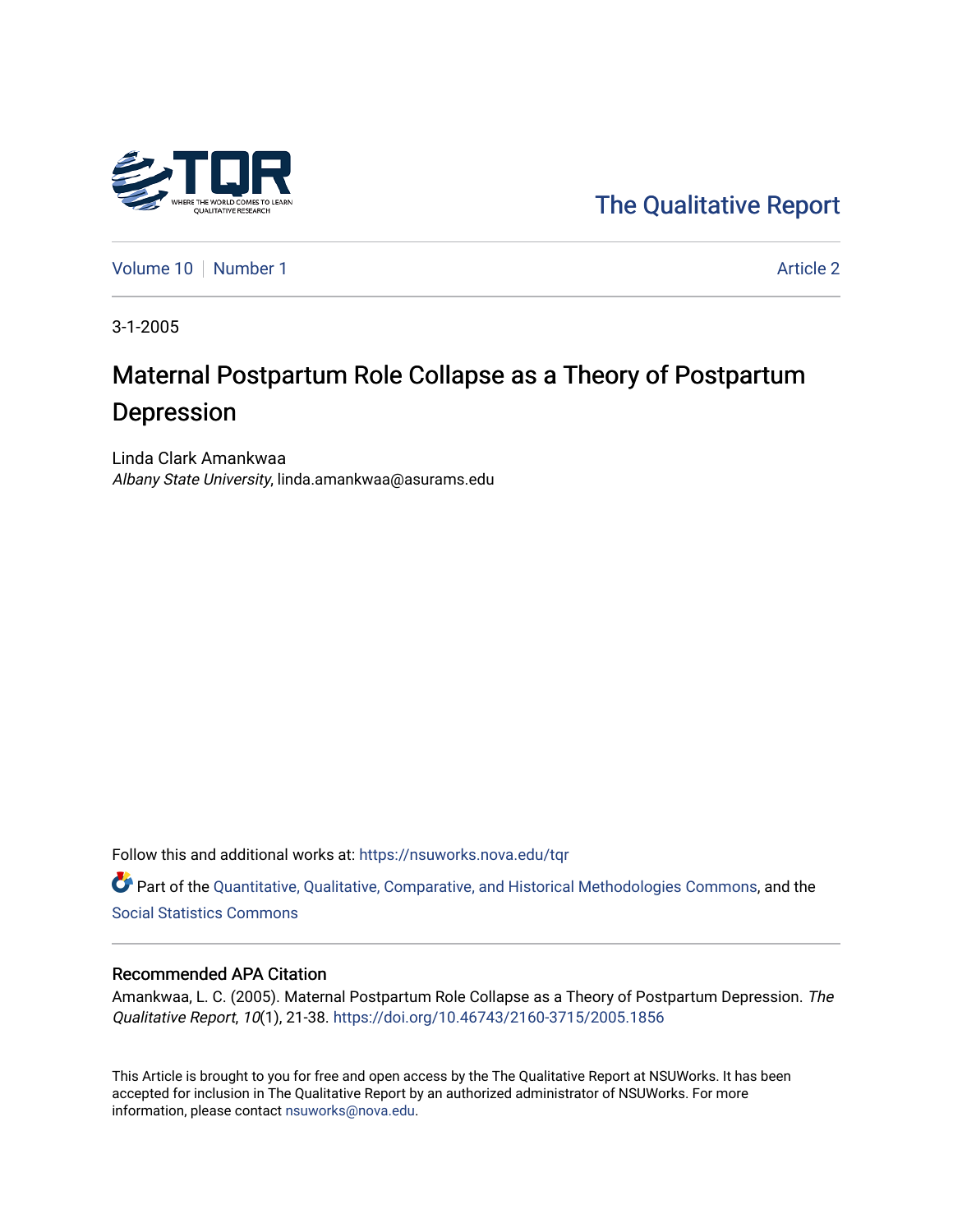

## Maternal Postpartum Role Collapse as a Theory of Postpartum Depression

## Abstract

The purpose of this paper is to discuss the development of a theory of maternal postpartum role collapse. The influences of traditional role theory and symbolic interactionism are presented. The development of the maternal postpartum role collapse theory emerged from the study of postpartum depression among African-American women (Amankwaa, 2000). Major components of the theory of postpartum maternal role collapse consist of role stress, role strain, and finally role collapse. A discussion of the extension of role theory to role collapse as it is related to the postpartum mother is offered as an explanation of postpartum depression.

## Keywords

Symbolic Interactionism, Postpartum Depression, Maternal Role Collapse, and Grounded Theory Research

## Creative Commons License



This work is licensed under a [Creative Commons Attribution-Noncommercial-Share Alike 4.0 License](https://creativecommons.org/licenses/by-nc-sa/4.0/).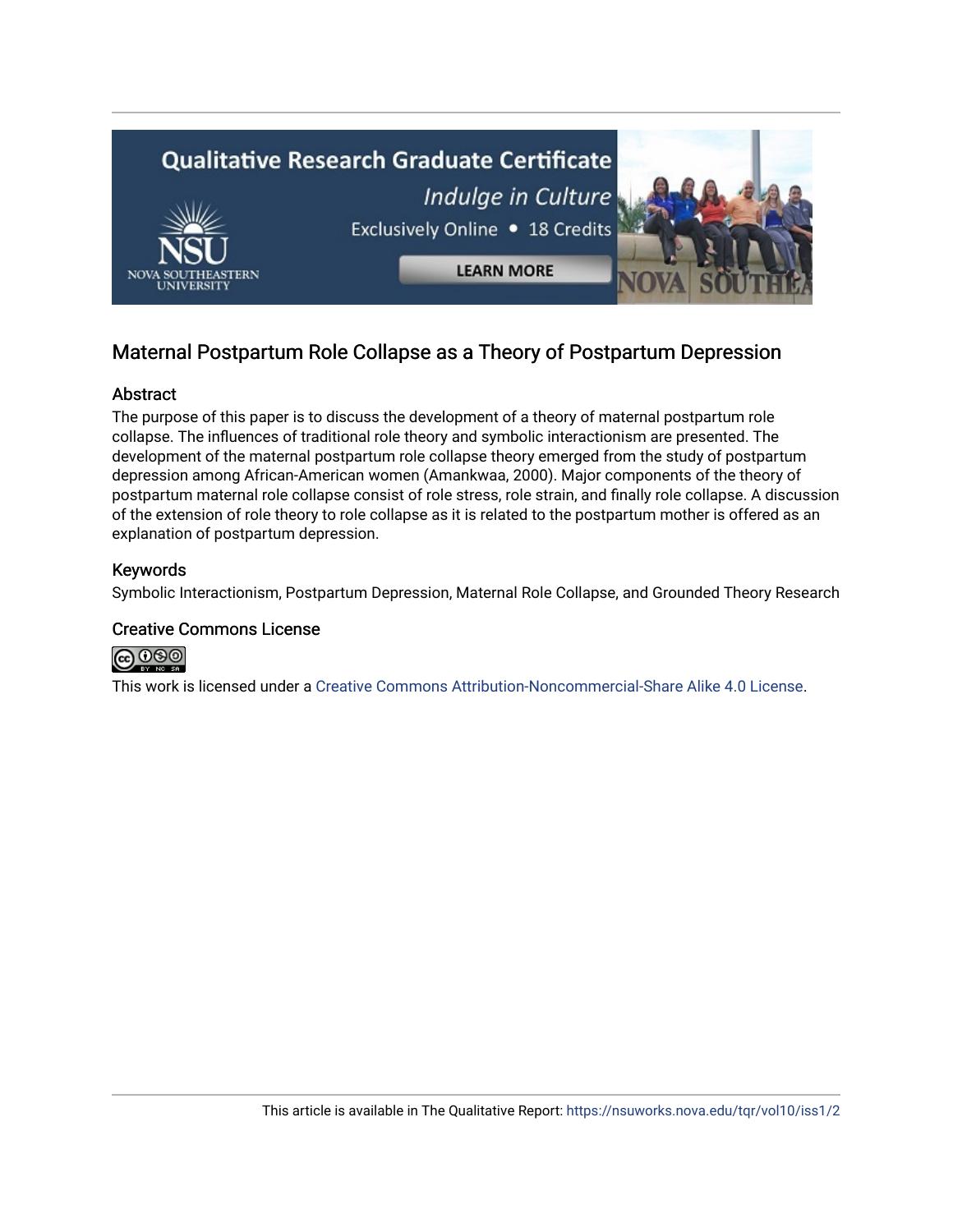## **Maternal Postpartum Role Collapse as a Theory of Postpartum Depression**

## **Linda Clark Amankwaa**

Albany State University, Albany, Georgia

*The purpose of this paper is to discuss the development of a theory of maternal postpartum role collapse. The influences of traditional role theory and symbolic interactionism are presented. The development of the maternal postpartum role collapse theory emerged from the study of postpartum depression among African-American women (Amankwaa, 2000). Major components of the theory of postpartum maternal role collapse consist of role stress, role strain, and finally role collapse. A discussion of the extension of role theory to role collapse as it is related to the postpartum mother is offered as an explanation of postpartum depression. Key Words: Symbolic Interactionism, Postpartum Depression, Maternal Role Collapse, and Grounded Theory Research* 

## **Introduction**

In the wake of ever increasing demands on women and mothers in the  $21<sup>st</sup>$  century (Konrad, 2003), clarification of the consequences of role stress and strain become pressing topics for health care reform, research, and theory development. A consequence of role stress and strain might be role collapse. If a linear relationship is clearly defined and successfully supported by nursing research, a renewed emphasis highlighting the importance of interventions for mothers prior to role collapse might be dealt with more appropriately by health policy and with appropriate health care resource allocation. The purpose of this paper is to discuss the development of a theory of maternal postpartum role collapse along with the influences of traditional role theory and symbolic interactionism (SI).

The development of the maternal postpartum role collapse theory emerged from the study of postpartum depression (PPD) among African-American women (AAW) (Amankwaa, 2000). Much has been written about the problems and concerns of new mothers who occupy multiple roles and who subsequently acquire postpartum depression. Concepts such as role stress (Coverman, 1989) and role strain (Goode, 1960) have been discussed and defined yet the relationship of these two concepts to postpartum depression and the consequences of these two conceptual entities has not been defined in the literature to date. The theoretical consequence of PPD as a result of role collapse may be the missing link in the discussion of the maladaptive change that some mothers experience during their transition to motherhood.

As many as 20 mothers in one hundred experience postpartum depression; making it a serious mental health problem for a number of American postpartum and working mothers (Chaudron, Szilagyi, Kitzman, Wadkins, & Conwell, 2004). It is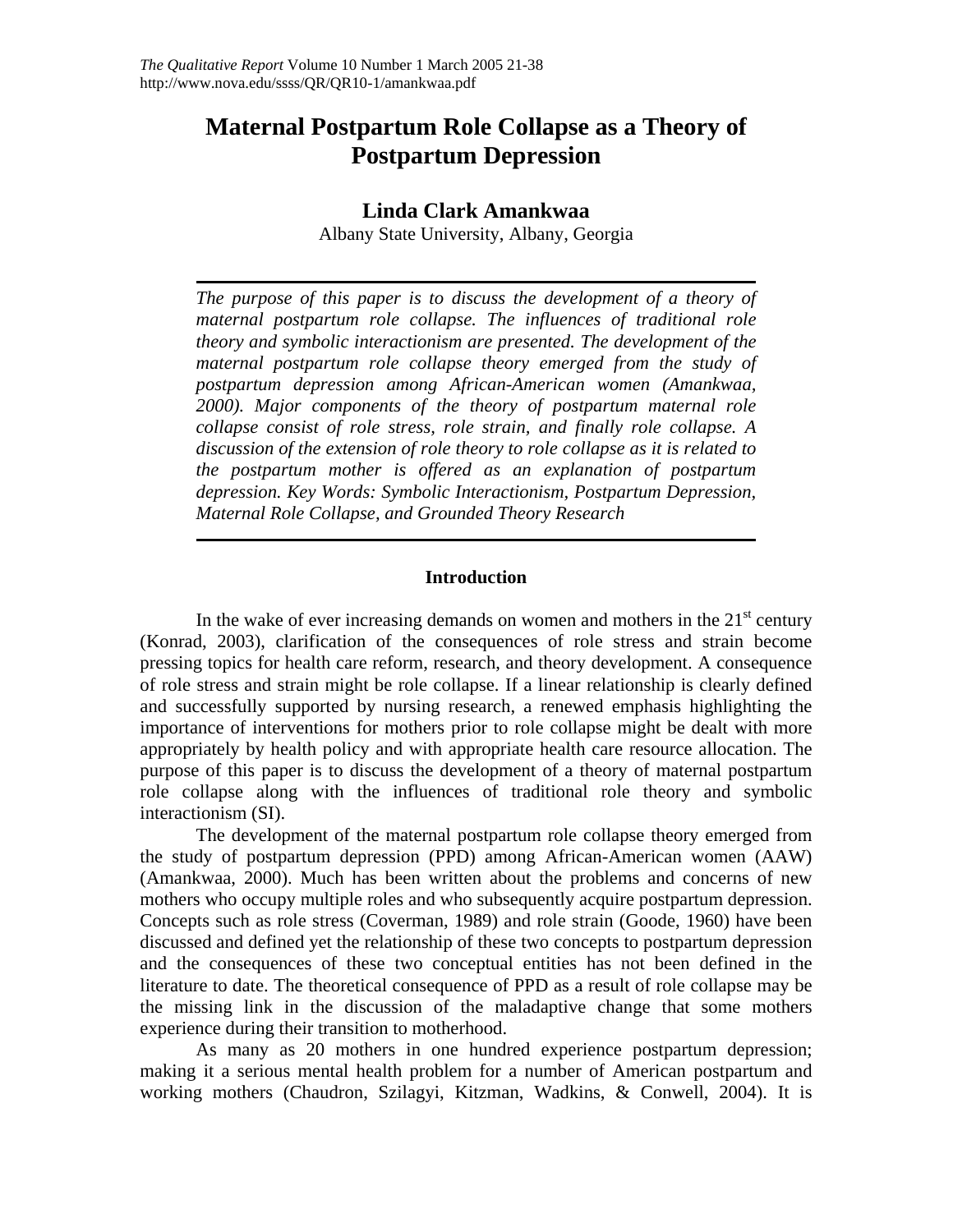submitted that with a clear written theoretical position, providing descriptive as well as directive components, professionals will be able to conduct research and write effective program policies which will benefit American women and their families who are faced with this devastating mental health problem.

### **Original Study: Postpartum Depression and African-American Women**

The purpose of the original study was to generate theory about the psychosocial processes used by African-American women in order to adapt to PPD (a detailed look at the themes is presented in Amankwaa, 2003). Twelve African-American women, who had experienced PPD within the last three years, were interviewed for approximately one hour at two intervals. These twelve women represented 25 different instances of PPD.

A grounded theory approach was used to conduct the study primarily because of the paucity of information about postpartum depression among African-American women and because it was difficult to find evidence that postpartum depression existed among these mothers. The in-depth interviews were transcribed by a court reporter. NUD\*IST-4 was used in categorizing the data. The constant comparative method was used in analysis of the data. The basic psychosocial process of "Enduring" and six major themes emerged from the data. The first five themes "Stressing Out," "Feeling Down," "Losing It," "Seeking Help," and "Feeling Better" represented the stages of the process as experienced by the women. The last theme, "Dealing with it," represented the cultural ways that mothers managed their depression.

The other approach used to guide the research was symbolic interactionism. In an effort to place the phenomenon maternal role collapse into context, theoretical configurations with role theory as its core were reviewed and examined from the theoretical literature. Symbolic interactionism appeared to satisfy the criteria needed to explain as nearly as possible, the dynamics in behavior of women who experience postpartum depression. Additionally, since postpartum depression heretofore had not been investigated from the viewpoint of African-American women in a qualitative research study, symbolic interactionism, was then thought to be an excellent method to explicate the details embedded within the phenomenon of postpartum depression.

#### **The Influence of Symbolic Interactionism**

The major concepts in symbolic interactionism include mind, self, and society (Mead, 1934). Concepts associated with the "mind" include gesture, language, symbol, thought, communication, meaning, and reflective intelligence. Language is especially important in communicating shared meaning, especially given the cultural specificity of language (Hutter, 1985). "Self" relates to the "I" and the "Me," relates to the self in social situations, and the emergent self. Extending the explanation of self, a person interprets the responses of society by "taking the role of the generalized other" (Hutter, 1985). This means that the person interprets their world from the responses of others in society and is able to translate society's response to their actions. Concepts outlined under "society" by Mead were democracy and universality, community and environment, and religious and economic attitudes.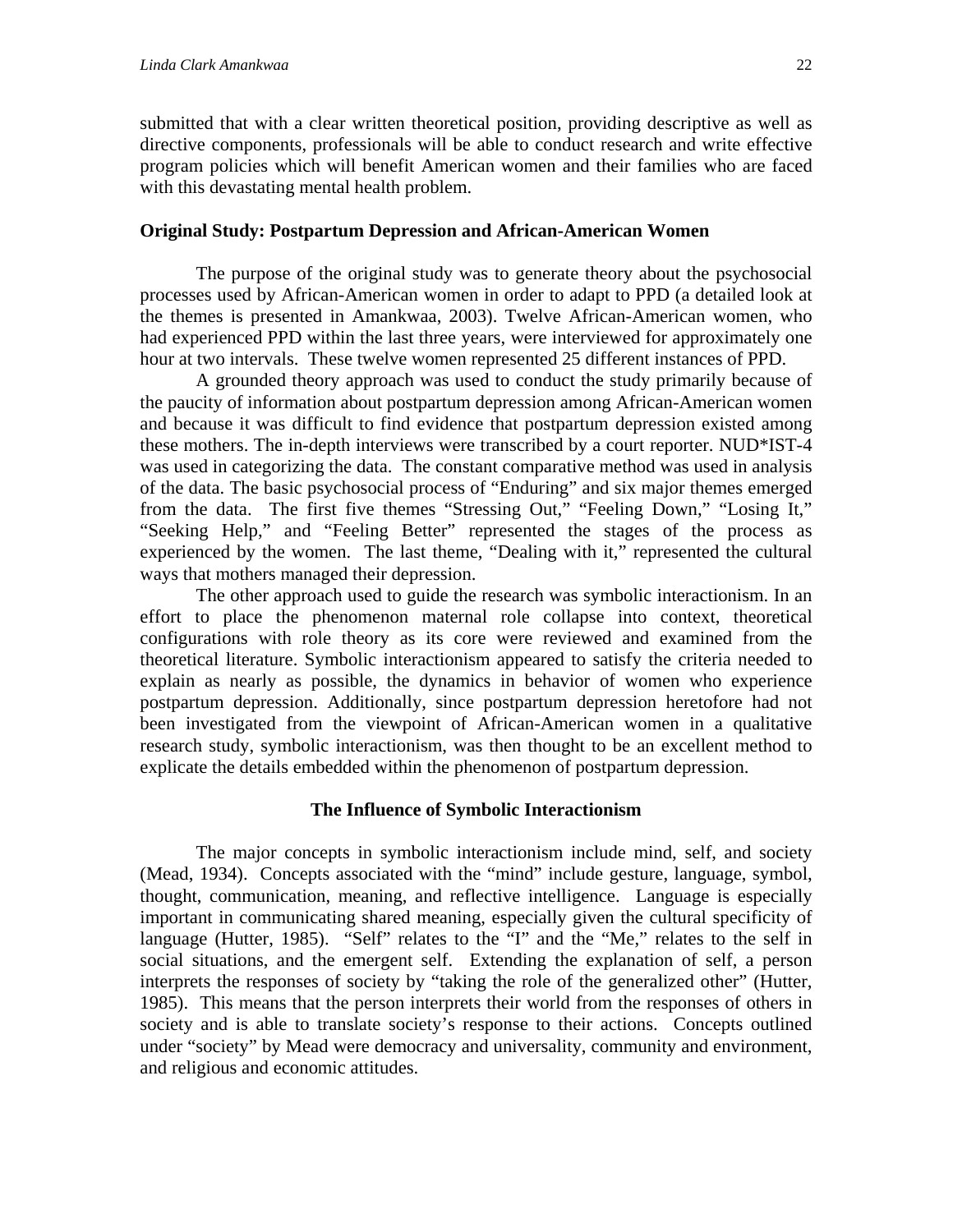There are four basic assumptions of symbolic interactionism according to Stryker (1967). These four assumptions include: a person must be studied on his own terms, that the approach to a person's social behavior is through their connections with their society, that the newborn is asocial (the newborn is socialized into a society/community), and that the human is an actor as well as a reactor-that humans select and interpret stimuli (Hutter, 1985, p. 130). Stryker's major concepts of SI were social act, gestures, significant symbols, symbolic environment, categories, self, and role.

There are three basic premises in symbolic interactionism (SI) according to Blumer (1969). The first and most profound premise is that human beings act toward things based on the meaning that the things have for them. This premise is very basic to human existence with many implications. It implies that Blumer did not single out any special group and that difference is expected among groups. The second premise, according to Blumer, is that meaning is derived from the social interaction that one has with one's fellows. The third premise is that meaning is handled in, modified through, and interpreted by the person dealing with the thing that the person encounters. Symbolic interactionism emphasizes that the meaning brought to a situation, and the persons' interpretation of the situation, is "influenced by a person's social interactions with others and the socio-cultural environment in which they exist." (Benoliel, 1996). The "primary unit of analysis is the individual" and the "face-to-face interaction among individuals" are other major emphases of SI (Longmore, 1998).

Included in the symbolic interactionist perspective is the "perception of how we appear to others, our perception of that person's judgment of us, and some self-feelings that arise from these perceptions" (Longmore, 1998). These ideas of perception of self are reflected in Cooley's "looking glass self" (as cited in Longmore, 1998), which suggested that a person's perception of self is "reflected in" others' representation of that individual.

A major position in symbolic interactionism posits that change is the essence of the social and individual condition (Hutter, 1985). Change is seen in everyday social processes and human interaction. Learning, growth, development, role, socialization, and transition are all seen as change processes in symbolic interactionism, and research using this framework addresses change in some fashion. The change process experienced by African-American mothers who have had postpartum depression was the specific focus of this study. Emphasis on the meaning of the situation, PPD in this case, provided a guiding theoretical perspective for the study.

Selected nurse researchers who have based nursing models within the symbolic interactionism framework include Mercer (1981), Riehl-Sisca (as cited in Crawford, Gochnauer, Hofmann, & Miller, 1994), and Rubin (1967). Riehl-Sisca asserts that the nurse must view the social action as the individual sees it. In order to treat and analyze social action, one must observe the process that constructs it. Rubin asserts, in her classic study "Attainment of the Maternal Role," that role theory (a concept within SI) is exemplified by Mead's concept of "taking-in-the-role-of-other" and she described the conflict that mothers may encounter as this transition to motherhood occurs (p. 237). Mercer (1981), similarly, used SI in her theoretical model but narrowed the conceptual framework to one concept, role theory.

Nurse researchers who have used SI as a framework for investigations include Edwards and Saunders (1990), Kearney, Murphy, and Rosenbaum (1994), and Fife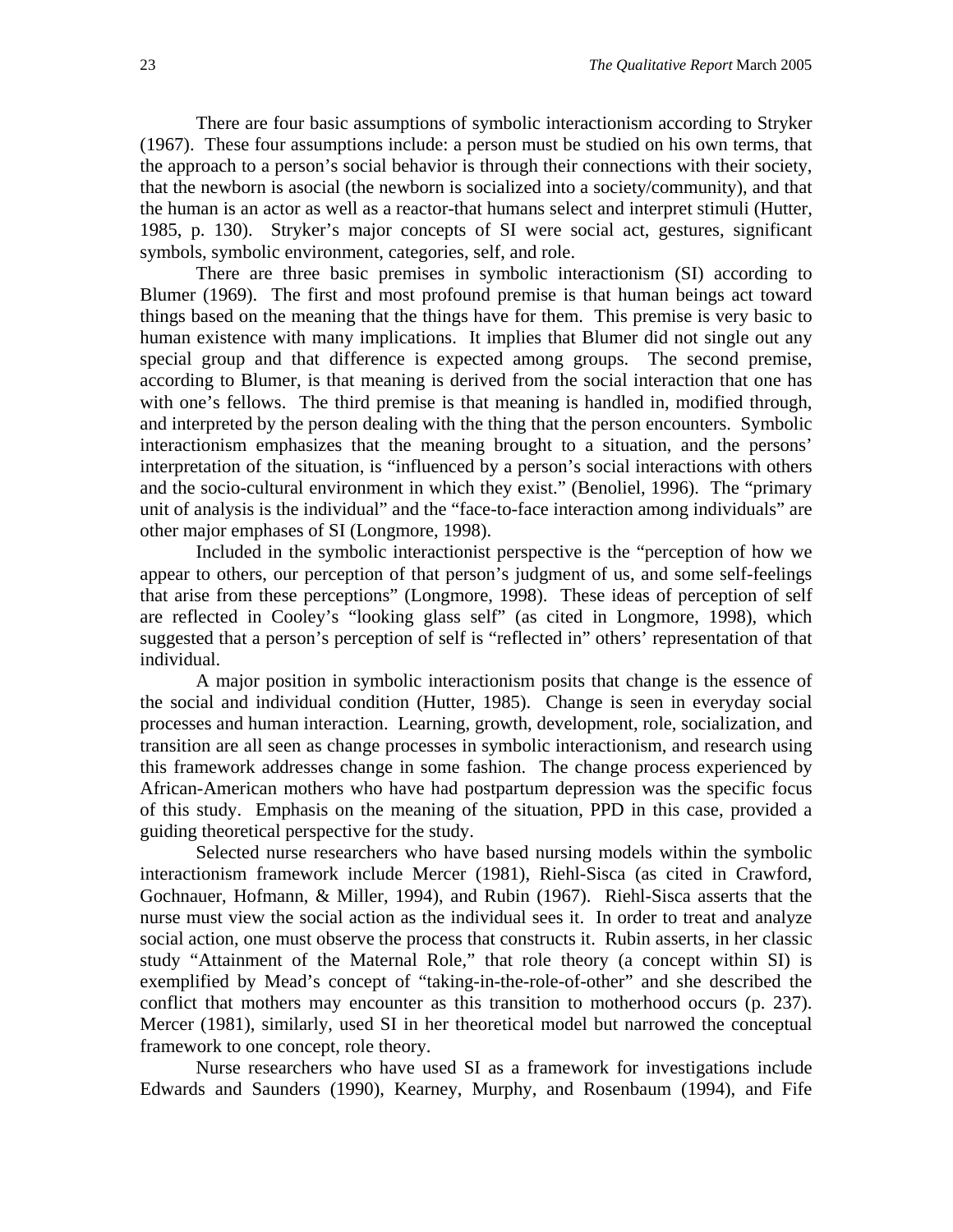(1994). Kearney et al. used symbolic interactionism along with feminist theory to study crack-cocaine mothers. These investigators suggested that, according to SI:

1. Persons interact on the basis of their individual symbolic understanding and continually adjust their actions in response to changing perceptions of their environment.

2. Social action arises from constant reformulation of self-image and expectation in a given context.

3. Motivations behind behavior cannot be understood from a disengaged vantage point or apart from context (p. 352).

For these reasons, Kearney et al. (1994) explained that their research was directed at examining the shifts and trajectories of the mothers' experience and the mothers' perception of changes in their experience. The researchers suggested that one is able to proceed in identifying connections and therefore, build a grounded theory.

Fife (1994) used a grounded theory approach in examining the meaning of illness. With SI to guide her interview content, Fife outlined how SI assisted her in forming specific questions for the study. The four dimensions of SI used by Fife were the: (a) impact of the illness on the individual's relationship to his/her social world, (b) impact of the illness on self-perception, (c) potential impact of the illness on future plans, and (d) individual's response to the illness (p. 312). In the conclusion, Fife wrote:

Symbolic interactionism links the perception of self, the social context, cognition, and behavior so that the role of meaning in a person's responses to the disruption of life that results from the occurrence of a life threatening illness can be more clearly understood. It provides the framework for understanding the reciprocity between the individuals' internal response to the crisis of a life-threatening disease and the ways in which that response is modified by interaction with the social world. (p. 316)

In a theoretical paper by Edwards and Saunders (1990), symbolic interactionism was postulated to be a framework that would be useful to the study of parents of pre-term infants. These authors suggested that a person's behavior would be best understood when his or her perceptions of the situation were understood. They also suggested that while some aspects of the social self are relatively stable, other aspects are unpredictable and spontaneous, allowing for differences in human behavior. This might be seen in the cultural variations of mothers' responses to postpartum depression. Role enactment, another component of SI, according to Edwards and Saunders, implies that the behavior a person exhibits in a given role depends on how clearly the person perceives what is expected in the role, as well as the costs and benefits of conforming to the role. This method, according to these researchers, could be used to understand how parents define their situation, and provide a framework for the appreciation of behaviors that parent's exhibit during their interactions with their pre-term infants. Likewise, symbolic interactionism could be used in this study to understand how African-American mothers define their situation and possibly explain their actions and reactions to postpartum depression.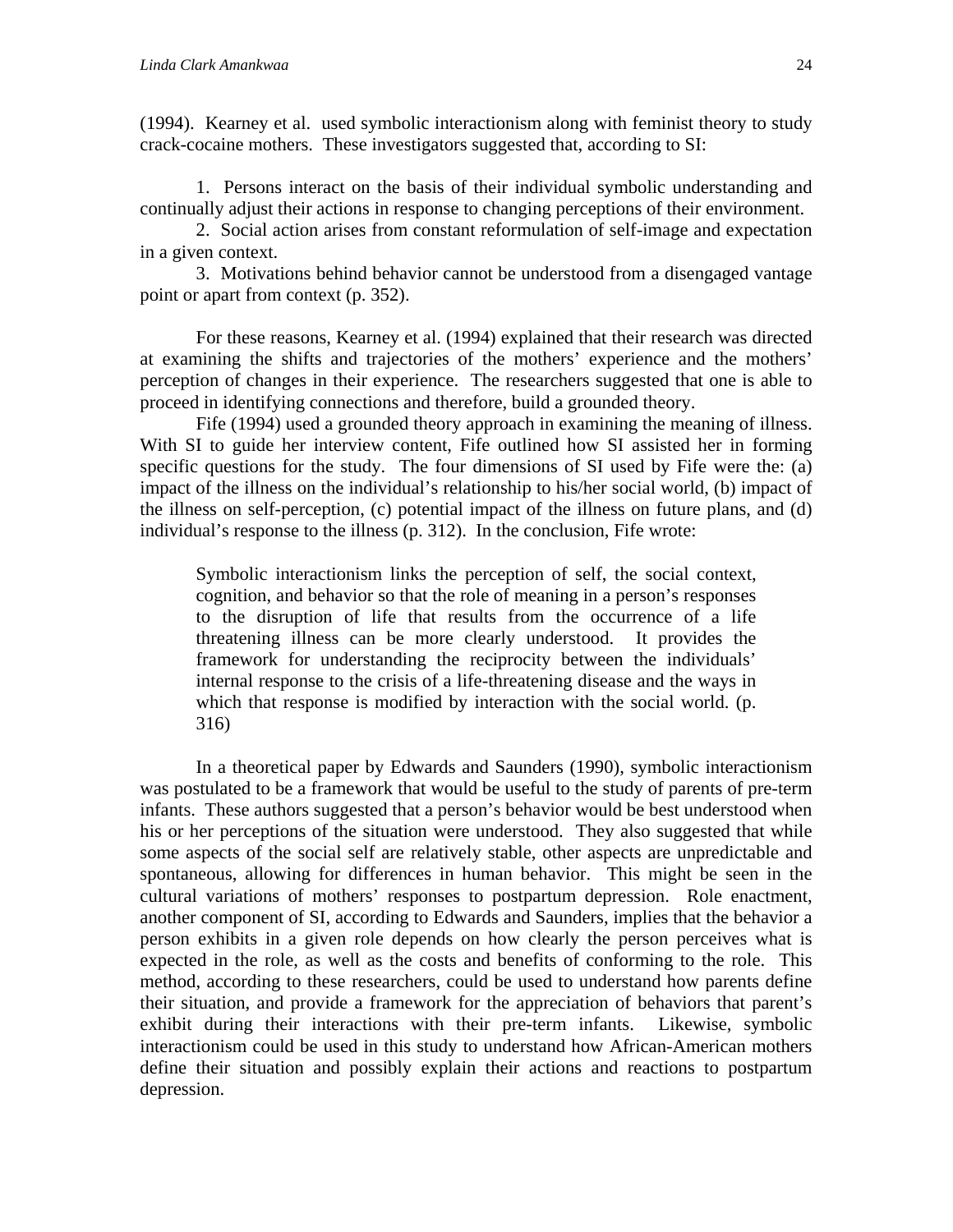#### **The Influence of Role Theory**

Role and role theory compose a large body of knowledge that predict how actors will perform in a given role or under what circumstances certain types of behavior can be expected (Conway, 1978). Roles also describe positions that are held by members in society: i.e., mother, father, and others (Hurley, 1978). The socialization process of each member, toward role attainment, is specified by culture, family values, and norms (Hurley). Information about socially acceptable norms is transmitted through socialization processes such as interaction, observation, communication, and roleplaying. For example, within the context of socialization, mothers learn (or come to know through communication) what is expected of them in performing their role and what has been expected of mothers in the past by observing their mothers and other mothers (aunts and grandmothers). According to role theory, socialization occurs within families, peers, and social institutions (Hurley). Thus, mothers socialize their daughters and information is passed from generation to generation.

Proponents of symbolic interactionism further developed middle-range theories from the perspective of role theory. Hutter (1985) suggested that theories of role enactment (Sarbin & Allen, 1964), role strain (Goode, 1960) and role transition theory (Burr, 1972) were three of these middle range theories. The basis of role theory then is the taking on of roles or attitudes of other toward oneself and involves the anticipation of the responses of others based on a shared meaning of and participation in communication processes (Hutter). Difficulties present when, according to Meleis (1975), social definitions and role norms are not widely shared and supported within a given society, then personal and interpersonal role enactment problems are created and the situation may result in tension, misunderstanding, friction, and psychosocial discomfort.

#### **Symbolic Interactionism and Grounded Theory**

The decision to combine symbolic interactionism and grounded theory was determined by review of theories and methods most amenable to exploring the phenomenon of the study of postpartum depression among African-American women. Symbolic interactionism brought to the development of the theory—concepts and the explanatory processes of persons who experience role change. Grounded theory brought to the development of the theory—the process by which the theory would be explicated from the participants.

#### **Emergence of the Theory from Research**

The creation of a theory from research requires the use of techniques which assist the researcher toward this goal. Grounded theory, a technique that has been used to achieve this goal since the 1960's was chosen as the format for generating theory from the data. Stern (1980) suggested that grounded theory is a particularly useful method when there is little research on a topic or when no theory exists on a topic, and is useful for identifying variables of complex behavioral problems. Therefore, the rationale for selecting grounded theory as the research method for this study was to develop a theory, with its resultant theoretical concepts, that would account for the pattern of behavior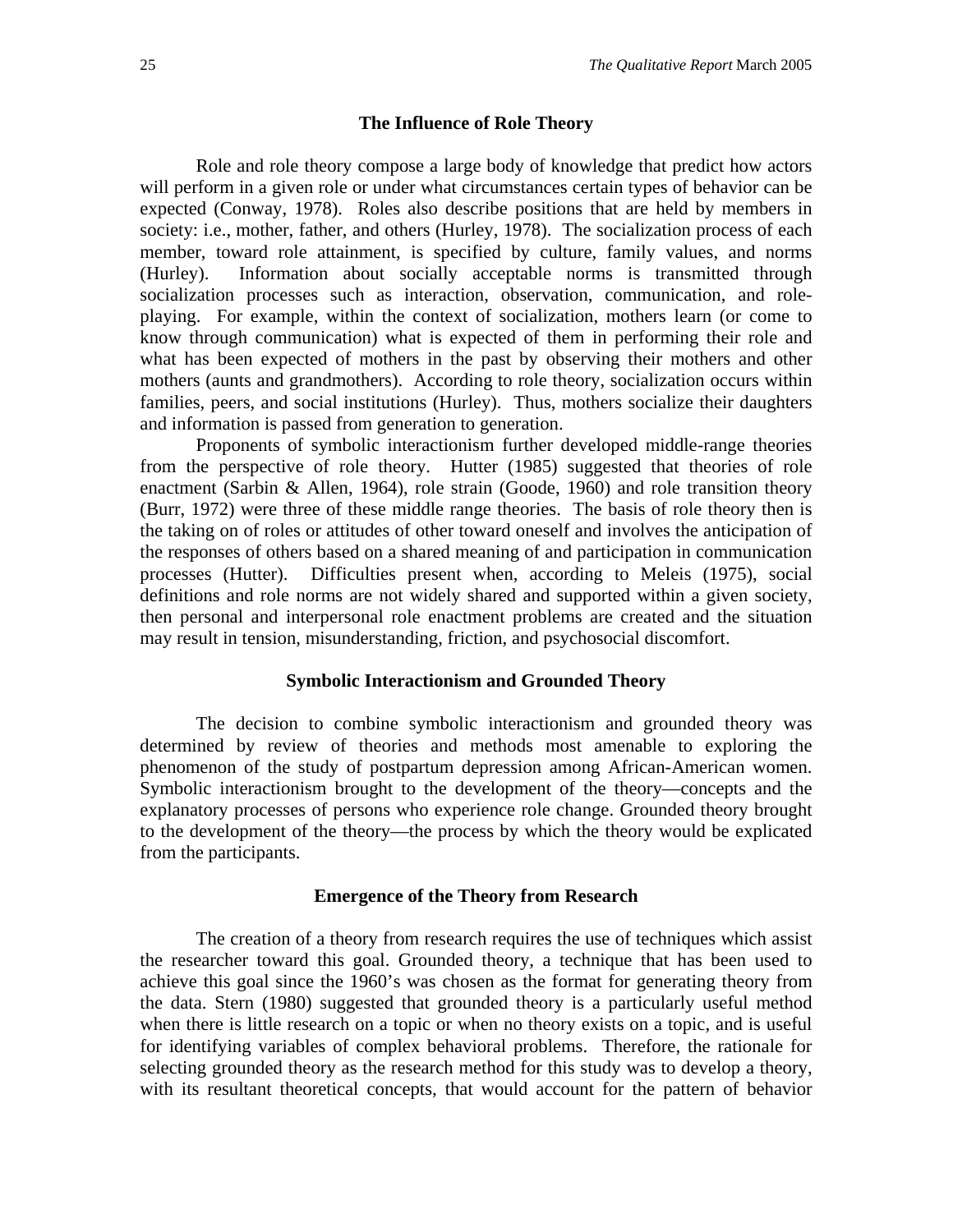(postpartum depression) observed among African-American women who have had postpartum depression. Grounded theory methodology was used to guide the organization and analysis of data. Certain assumptions are pertinent when using grounded theory. These assumptions guided decisions such as which data to collect, how to collect it, and from whom the data would be collected.

"The goal of grounded theory is to generate a theory that accounts for a pattern of behavior which is relevant and problematic for those involved" (Glaser, 1978, p. 93). The theory occurs around a core variable or basic social process (BSP) which accounts for most of the variation in the pattern of behavior among the participants. The basic social process has durability, stability over time, ease of meaning, fit, workability, and the property of stages (Glaser, 1978).

Grounded theory (GT) is a form of field methodology (Stern, 1980). Field methodology entails gaining entry into the domain of the participants, keeping notes on the details of this interaction, and the researcher acting as participant and observer (Robertson & Boyle, 1984). Glaser and Strauss (1967) proposed the discovery of theory from data and termed this process "grounded theory" (GT). It was suggested that this method could provide relevant prediction, explanation, interpretation, and application of data. Glaser and Strauss (p. 2) suggested that grounded theory is an emergent theory, a method of analysis, and a guide for analysis of data for the researcher. It provides a method of obtaining information from the participants' point of view. GT, according to Glaser and Strauss, provides a sensitizing framework from which a theory can be derived. The "first step in gaining theoretical sensitivity is to enter the research setting with as few predetermined ideas as possible – especially logically deducted, a priori hypotheses" (Glaser and Strauss, p. 3).

Theoretical beginnings of grounded theory are linked with the School of Nursing at the University of California at San Francisco during the 1960's (Stern, Allen, & Moxley, 1982). Glaser and Strauss, then faculty members, obtained a nursing grant in the area of community health, which proposed the study of dying patients in hospitals. The work resulting from this grant was *Awareness of Dying* (their most popular work) and paved the way for patients and their families to talk about the process of dying. Working through this nursing project, Glaser and Strauss (both social psychologists) discovered the grounded theory method (Stern, Allen, & Moxley).

Nurse researchers have contributed to the body of knowledge and explanation of grounded theory. Jeanne Quint Benoliel, a pioneer nurse researcher in grounded theory, wrote one of the first grounded theory studies in nursing and was mentored by Glaser and Strauss in the 1960's (Benoliel, 1996). Her studies included the social psychological process of living with an uncertain future and the influence of institutionalized practices of information control on women's lives (Benoliel). The goal of grounded theory, according to Benoliel, is "to explain how social circumstances could account for the behaviors and interactions of the people being studied" (Benoliel, 1996, p. 413). Stern, Allen, and Moxley (1982) note that grounded theory was designed to address social psychological problems while employing the constant comparative method of data analysis. Hutchinson (1993) suggested that data collection and analysis are not only simultaneous but also circular – allowing for change in focus as revealed by the data. Accordingly, what was originally planned may change as data reveal information that is more pertinent (Hutchinson).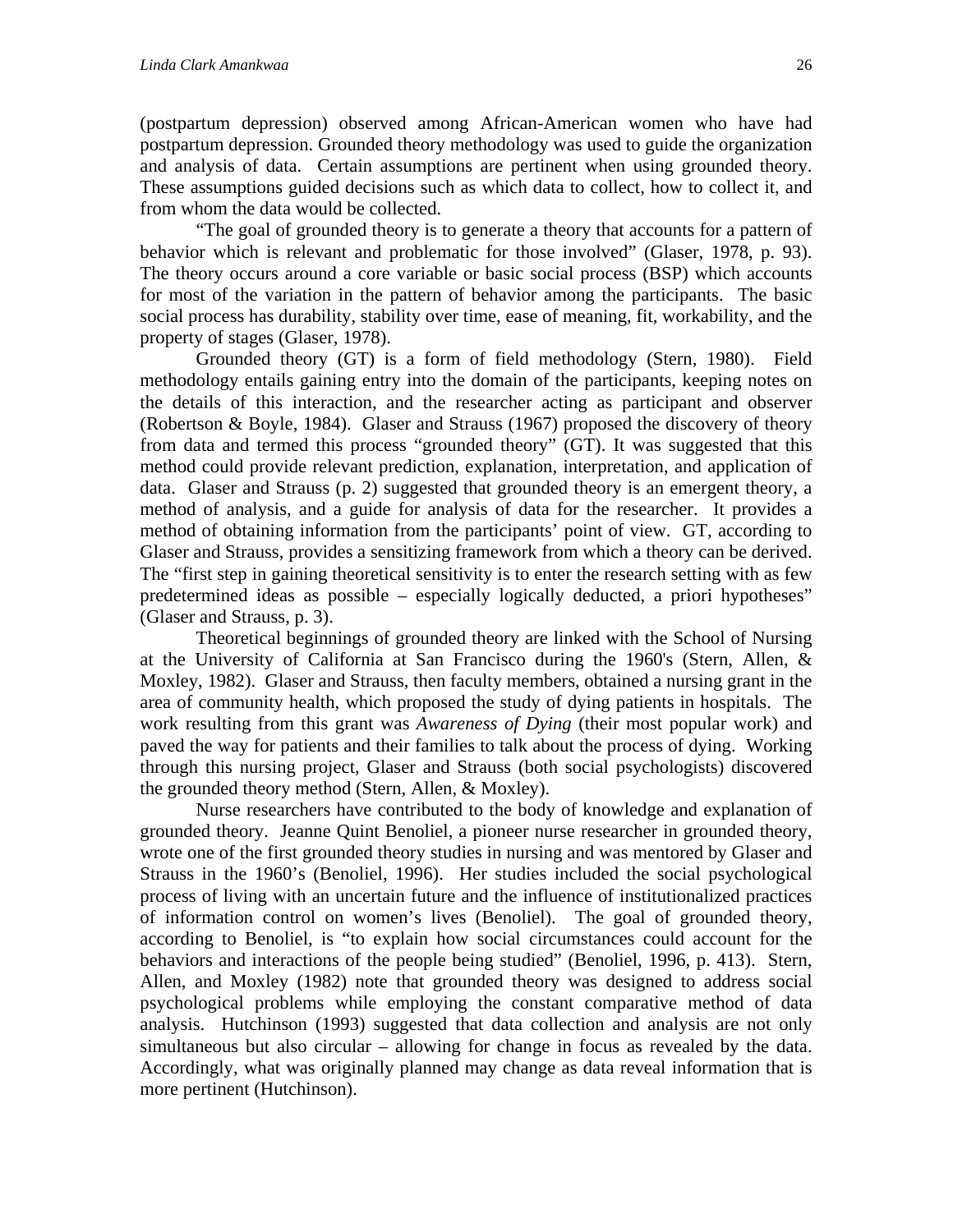## **Description of Grounded Theory Processes**

Grounded theory methodology includes several processes (Glaser & Strauss, 1967; Hutchinson, 1993; Stern, 1980; Strauss & Corbin, 1990). These processes include primary and secondary literature review, data collection, and use of the constant comparative method to analyze the data, saturation, and theory production. Primary and secondary literature reviews were completed at different points in the process. The primary literature review was completed at the start of the project to find gaps in the literature and sensitizing concepts (Hutchinson, 1993, p. 195). The secondary literature review was completed after the theory was constructed. The purpose of the final review was to "support, illuminate, and extend the proposed theory" (Hutchinson, 1993, p. 195). Data collection strategies included interviewing the participants one-on-one. Interviewing participants is one of the most useful ways of data collection in grounded theory (Maykut & Morehouse, 1994). The constant comparative method was used to analyze the data (Glaser  $\&$  Strauss, 1967). In the constant comparative method, coding was the first step in analysis of data from interviews, and continued until all interviews were coded and major themes emerged from the data.

While the researcher applied the constant comparative method, memos, diagrams, and journals were also written (Strauss & Corbin, 1990). Memoing, diagramming, and journaling serve as written markers of understanding for the researcher and a record of the development of ideas, issues, changes, and meaning during the project. They are written procedures that are kept as documentation of transitions, growth, and development in the project. These procedures, along with the interview transcripts, form what is termed the audit trail. The audit trail is the path the researcher takes as the project proceeds (Lincoln & Guba, 1985). It provided verification and reproducibility of the processes undertaken in the project.

Examples of memos include:

6/24–She had PPD with all of her pregnancies and I knew that I would have to interview her again. 4/9–After reading the scripts and reevaluating – maybe it could be that the women had difficulty adjusting to the changes of motherhood. The BSP would then be adjusting.

Saturation and theory production are also important processes in grounded theory. Saturation was the process signaling that enough data has been collected. Theory production was the final process of grounded theory. In this process, concepts were connected together in order to describe, explain, or predict the experiences of the participants in the study.

Discovery (finding the most salient social problem of the sample) and emergent fit (extending a BSP found elsewhere) are the two basic models of finding the basic social process (Glaser, 1978). There are two types of BSP's: These are basic social psychological process (BSPP) and basic social structural process (BSSP). BSPP refers to basic social psychological processes such as becoming and personalizing (Glaser, 1978).

The process of "Enduring" was supported by data from the mothers in the study and seemed to be the most relevant social psychological problem that the participants encountered. One mother reported, "For me, I had a lot to endure and I did it alone, I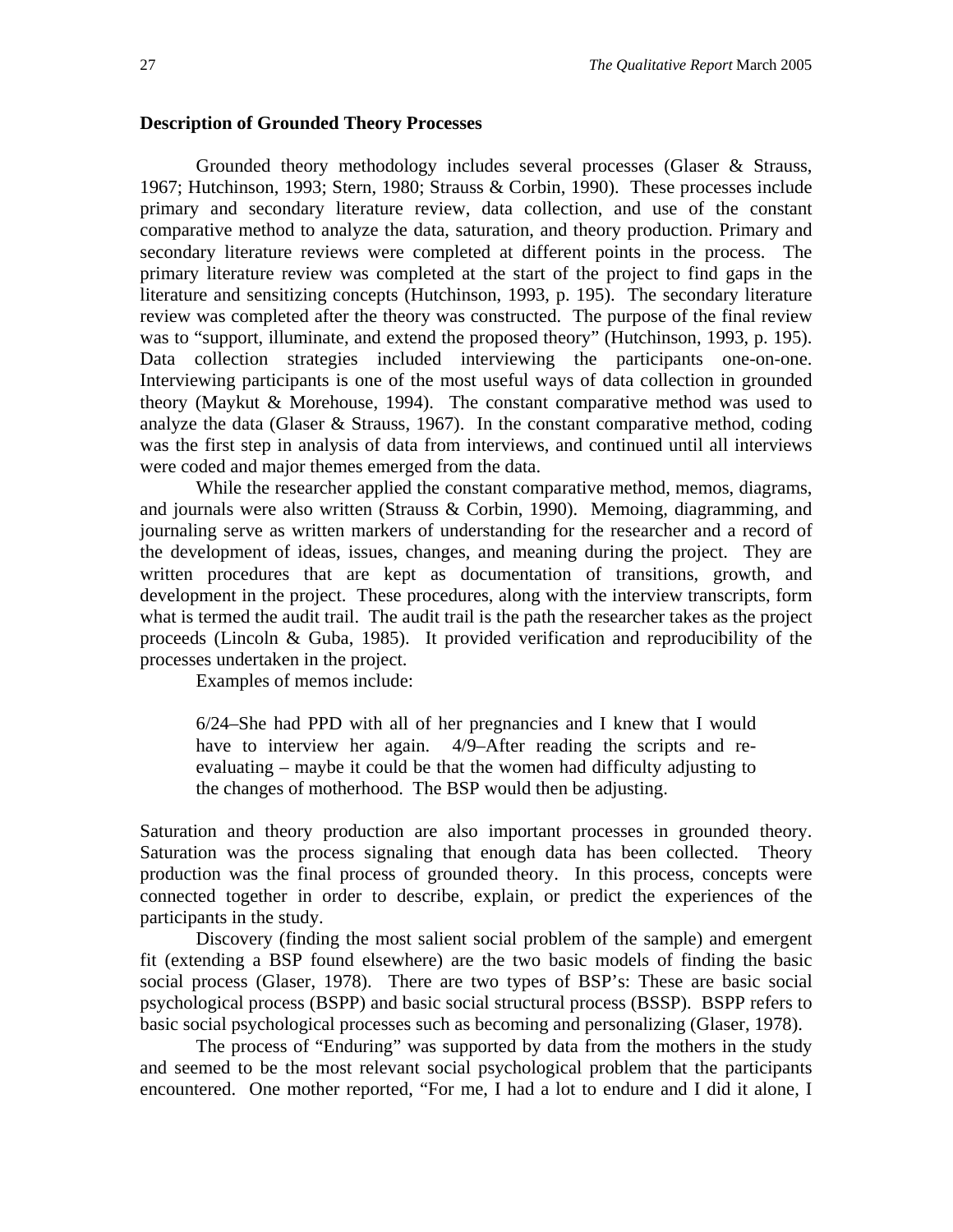didn't have any help. I didn't have any idea what to do next." For these mothers, to endure meant, to hold up under pain and fatigue (Newfeldt & Guralnik, 1991). It also meant to stand, to undergo distress, and to survive the distress. Endurance described the ability of the participants to make it through a hard time, a time of distress, and a time of mental pain.

When enduring is defined as a process of overcoming a struggle, then it accounts for the problem that mothers had during their transition to motherhood. Arrival of the BSP came about by "looking for the main theme" within the data during the process of analyzing the data. Early thoughts and decisions about the BSP were written into theoretical memos. Once the sub-themes were identified, the sub-themes were merged to form the themes and the themes were then merged while at the same time the BSP was being considered. The BSP was modified and refined by integrating the themes into one of several BSP's until the final BSP was selected. The theoretical code that seemed to fit the data obtained from the participants in this study was staging (Glaser, 1978). The final themes for the study, "Stressing Out", "Feeling Down", "Losing It", "Seeking Help", "Feeling Better", and "Dealing with it", appeared to follow a pattern of "something happening over time – staging" (Glaser, 1978). Sandelowski (1998) made a similar suggestion – that topics related to pregnancy and the postpartum have inherent processes related to time and staging.

In grounded theory research, the process used to produce a story from the participants that is consistent from their viewpoint is trustworthiness. Understanding the meaning of depression may provide some insight into the processes that led to the mothers collapse during the postpartum period. Understanding their stories was accomplished by using methods which are commonly used to establish consistency, credibility, and reliability within qualitative data—trustworthiness.

#### **Trustworthiness**

In qualitative research, the researcher must meet trustworthiness criteria, which provides evidence of rigor in data collection and analysis of the data as compared with reliability and validity in quantitative research. The four processes used in this study to establish trustworthiness were credibility, transferability, dependability, and confirmability (Lincoln & Guba, 1985).Credibility is defined as the "extent to which the data and interpretations of the study are grounded in events rather than the inquirer's personal constructions" (p. 324) and parallels internal validity (Lincoln & Guba, 1985). Credibility activities included communicating with a peer debriefer, providing participant member checks, and triangulation. The peer debriefer, a person who was not connected to the researcher's academic program was an African-American mother. Her responsibilities were to read the transcripts as they were received, meet with the researcher, and give the researcher feedback about the transcripts and the progression of the interviews. The researcher carried out member checks by returning the transcripts to the participants and asking them to verify that the transcripts were faithful to what the participant reported to the researcher in the interview. The researcher's committee chair also reviewed and commented on the transcripts and the themes that were developed from the transcripts. Another method of ensuring credibility was to complete a second interview (Lincoln & Guba, 1985) with each participant on two separate occasions. This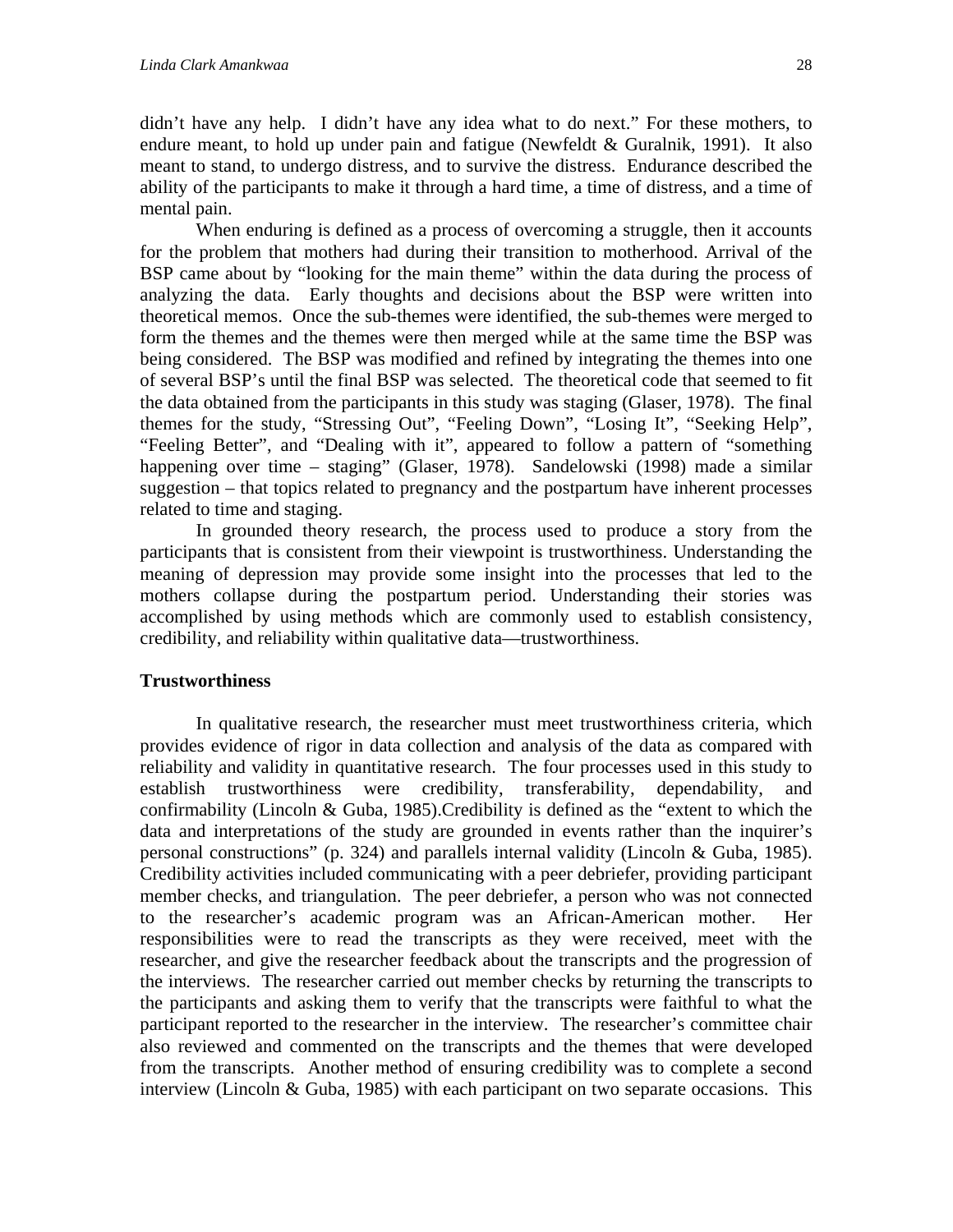process of completing two interviews is known as triangulation of data sources (Lincoln & Guba, 1985).

Triangulation of data is crucially important in naturalistic studies. As the study unfolds and particular pieces of information come to light, steps should be taken to validate each against at least one other source (for example, a second interview) and/or a second method (for example, an observation in addition to an interview). No single item of information (unless coming from an elite and unimpeachable source) should ever be given serious consideration unless it can be triangulated. (p. 283)

Transferability is defined as the process of providing enough data so that external judgments may be made about the data (Lincoln & Guba, 1985). For the purposes of this study, transferability was done by thick description of the women's responses as suggested by Lincoln and Guba (1985), which means that the researcher presented data that represented the context and concepts of the topic under investigation. Specifically, the purpose of supplying a thick description, according to Lincoln and Guba (1985), is to provide extensive description "to enable someone interested in making a transfer to reach a conclusion about whether transfer can be contemplated as a possibility" (p. 316). Lincoln and Guba (1985) suggested that it is the researchers' task to provide the (minimum elements needed) database that will make judgments possible from the data.

Dependability is defined as the technique undertaken by the researcher to establish stability in the study and is comparable to reliability (Lincoln & Guba, 1989). The audit trail is a common means of providing dependability in a study (Lincoln  $\&$ Guba, 1985). Audit trail refers to the plan provided by the researcher that is traceable by others such as the peer debriefer and the researcher's advisor. For the purposes of this study, the audit trail consisted of the computer journal, theoretical memos, as well as methodological memos. The journal contained most day-to-day activities of the researcher, a personal log of events, notes on enlightenment, and methodological changes. Another method of ensuring dependability according to Lincoln and Guba (1985, p. 318) is to "audit the product". This was accomplished by asking the peer reviewer, who had read all of the transcripts and reviewed them with the researcher, to read the final manuscript for "acceptability" (Lincoln & Guba, 1985, p. 318). Documentation of this audit included a "Statement of Attestation" by the peer reviewer, in this case a letter, acknowledging the reading and agreement of the final product of the researcher. Confirmability is defined as the technique that the researcher enlists to provide objectivity within the study (Lincoln and Guba, 1985). This was achieved also by audit trail. It provided verification and reproducibility of the processes undertaken in the study as well as the production of the major components of the theory of postpartum maternal role collapse.

## **Major Components of the Theory of Postpartum Maternal Role Collapse**

Major components of the theory of postpartum maternal role collapse consist of role stress, role strain, and finally role collapse (see figure 1). Each of these components is discussed beginning with role stress.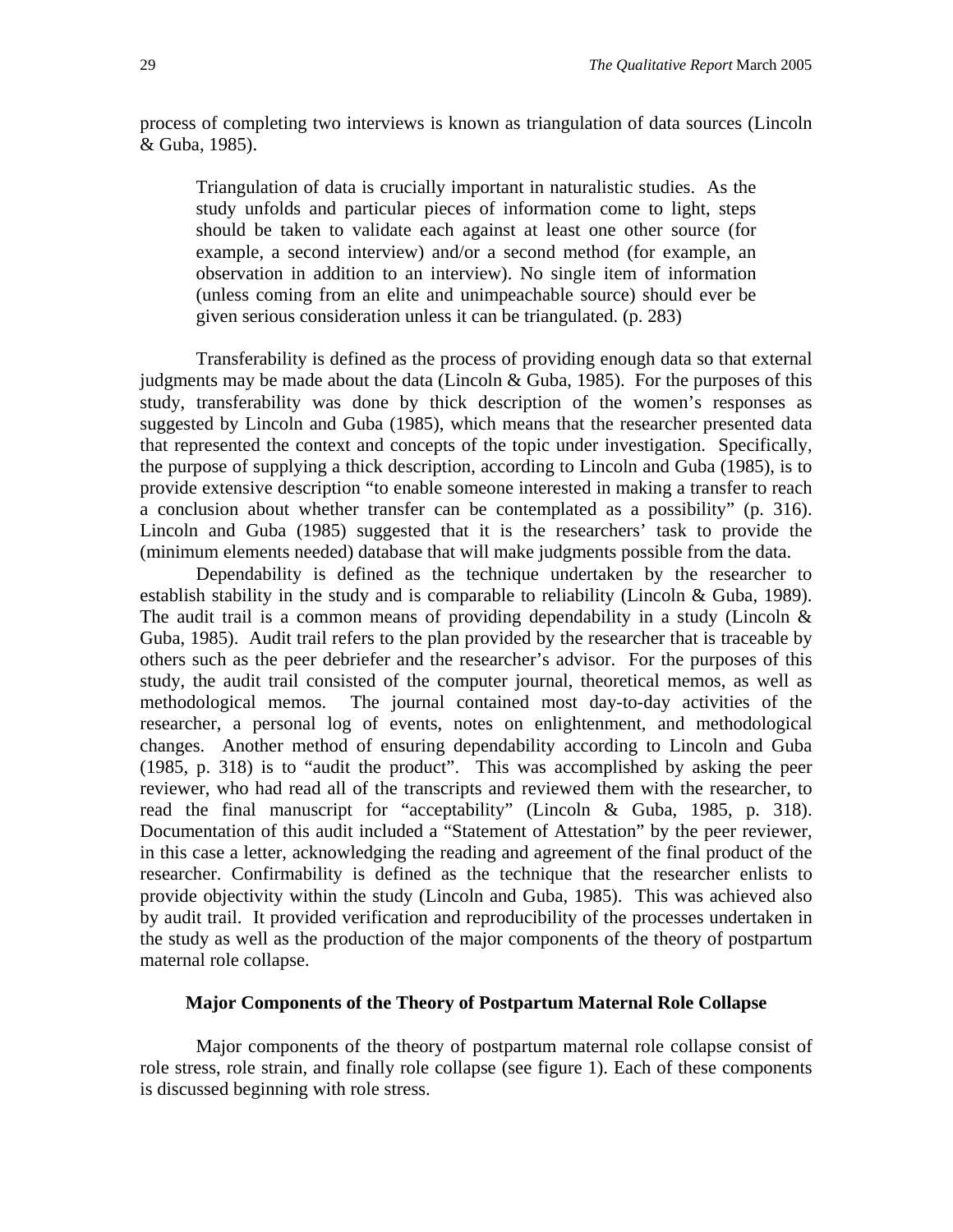## **Role Stress**

Role stress was defined as the worry and concern of mothers as they experienced life situations during the postpartum period. This step is seen as the antecedent problem to role strain. Hardy and Hardy (1988) suggest that role stress is a social structural condition where role obligations are unclear, hard for the mother to meet, irritating, difficult, and conflicting. They suggest that role stress is also seen as a resource deficit or system deficit. A resource deficit, it seems, might be interpreted as a mother's physical, emotional, or social insufficiency. Role resources might be seen as educational level, experience in the role (confidence in the role), and skill in the role. Other role resources might be health, financial, and support. Role overload, role ambiguity, role conflict, and role incongruity are encompassed in this step.

But I could be up all hours of the night. I mean, I would go for days without sleeping, three, four days without sleeping. And of course, that would stress me. I had no patience with the baby whatsoever.

## **Role Strain**

Role strain is defined as the emotional reaction to the stressful postpartum experience. According to Hardy and Hardy (1988), it is the subjective experience of distress after a postpartum mother has been exposed to role stress. One might notice signs in the mother of withdrawing and decreased productivity.

So she noticed that I just wasn't seeming myself; and I couldn't concentrate; I couldn't think straight; I just  $-$  I was just tired, just wanted to lay down; and just didn't want to be around anybody, not even children at that time...I don't remember exactly when it started, but I just know that I felt tired and just drained and didn't want to go anywhere, do anything. It was just like my body just wasn't right.

## **Role Collapse**

Role collapse is defined as a maladaptation to postpartum role stress. It is the outcome of a linear relationship between adverse situations producing stress and strain during the transition to motherhood. It is characterized by depression. Role collapse is a consequence or outcome of maternal role stress. While many have written about stress during the transition to motherhood, none have labeled the total overwhelming position of mothers overload as role collapse. One mother wrote

So finally, I broke, and I would sob. And I said, Lord, Lord, Jesus, Jesus, what is it, what is it, why is this happening to me. I can't believe that you let me have these three girls, and I am not going to be able to take care of them. Is it something that I have done? I put it on the altar, just please help me. I can't, I can't. You know. And I felt that I would die, not by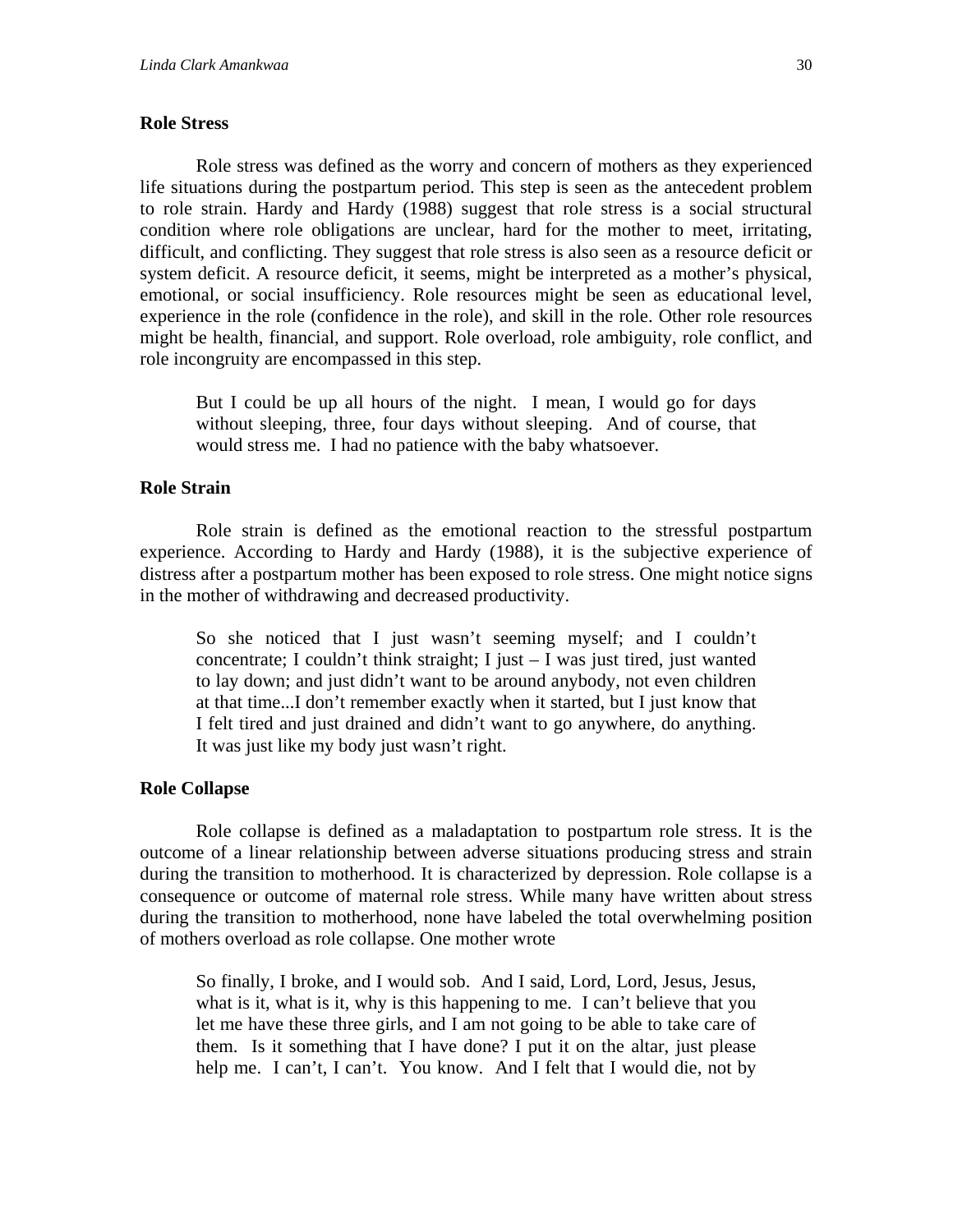my own hand, but I understood that I could not live like that, not eating, not sleeping.

*Figure 1.* Themes, sub-themes, and BSP for postpartum depression among African-American women.



## **A Theory of Maternal Postpartum Role Collapse in Context**

Role theory, an extension of symbolic interactionism, was used to situate the theoretical concepts found in this study. Role theory represents a large body of literature and a collection of concepts that predict one's performance in a given role along with the circumstances that predict behaviors that can be expected of the role (Hardy & Hardy, 1988). Role theory has early theoretical connections to Mead's (1934) seminal writings discussed in *Man, Self, and Society*. Two important processes learned in socialization,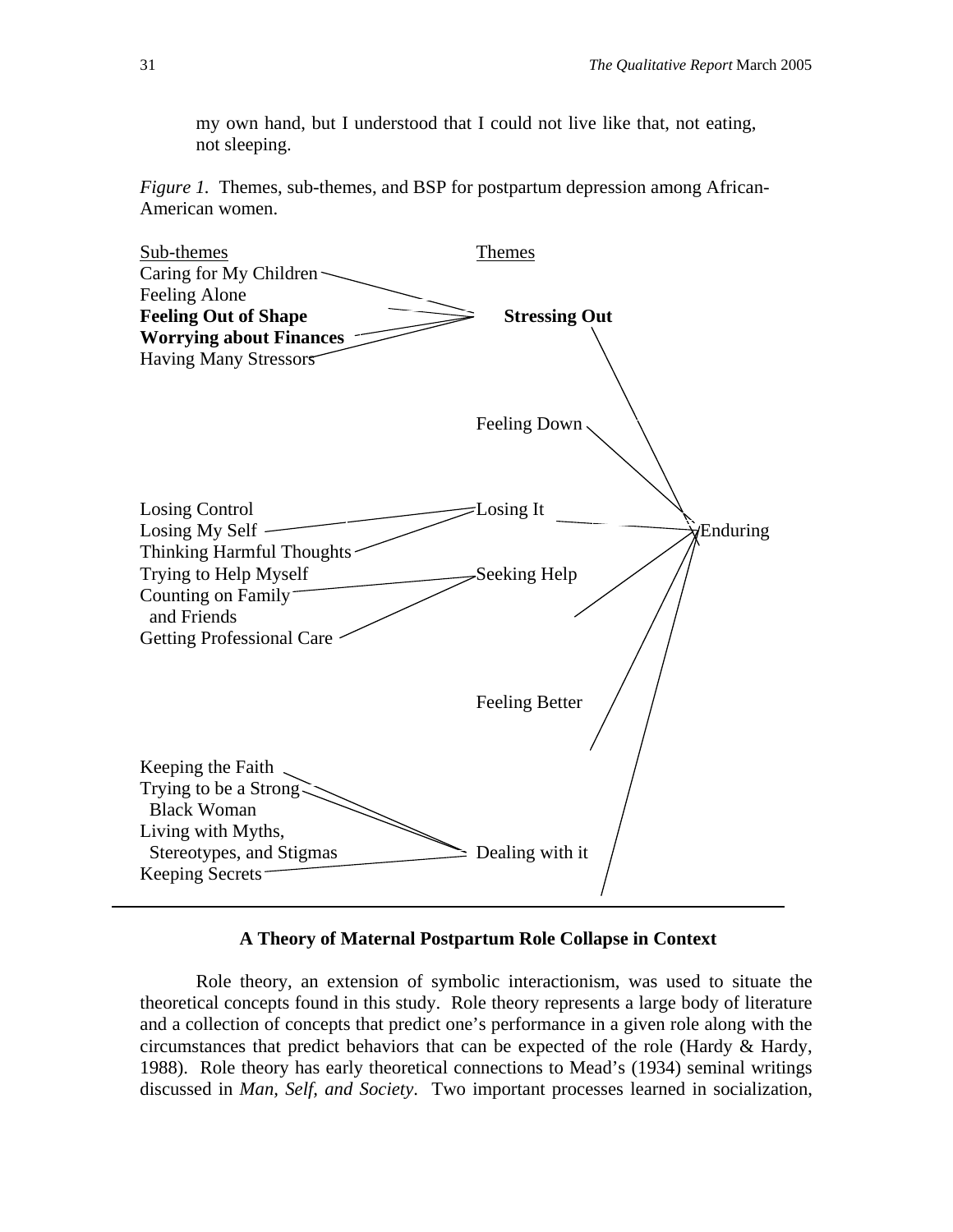according to Mead were role taking and imaginative rehearsal (Hardy  $\&$  Hardy). These concepts were more clearly developed by Park and Burgess (1921) who discussed the "notion of roles and that persons are connected to society by structural positions and the self-functions within the confines of these roles" (Hardy & Hardy, p. 179). Later, Burr (1972) and Turner (1962) discussed role transitions and role-taking as processes relevant to role theory, respectively.

The six themes that emerged from the data fit together into a theory, which described African-American women's endurance of PPD and the losses these mothers experienced along the way. In the stage of "Stressing Out", mothers reported at least three different types of stressors: physical, psychological, and external. These stressors might be conceptualized as role stress according to proponents of role theory. Role stress is defined as social structural condition in which the mothers' role responsibilities are vague, irritating, difficult, conflicting, or impossible to meet (Hardy & Hardy, 1988). Types of role stress, according to these authors, include role conflict, role overload, role ambiguity, and role incongruity. Role conflict is the position the mothers find themselves in when role expectations are incompatible with their ability. This can be seen in the fact that during a time of physical recovery, mothers were expected to fulfill many roles including mothering their newborn. Role incongruity, as reported by the mothers, may be defined as instances where mothers' value of themselves during the role transition is incompatible with their expectations of being a mother. Role overload, as reported by many of the mothers, meant that too much was expected of the mothers in an eight hour day. Based on these data, types of role stress most reported included role overload and role conflict although the participants also reported instances of role ambiguity and role incongruity. Role conflict and role strain, according to Mercer (1995), are expected outcomes of multiple role identities for mothers.

The accumulation and mismanagement of role stress stretched the resiliency of the mothers and led to the mothers "Feeling Down." During the stage of "Feeling Down", mothers reported their feelings about being over-stretched and over-burdened. This may be conceptualized as role strain. "Role strain is described as an emotional reaction to role stress that may be experienced as feelings of frustration, anxiety, irritability, or distress" (Hardy & Hardy, 1988). Role strain is the subjective description of mothers' distress during this time. "Role strain is directly related to role stress" (Hardy & Hardy, p. 190). Researchers have found that role strain is related to withdrawal, reduced involvement, and dissatisfaction in role responsibilities (Hardy & Hardy, 1988). Rather than expose their vulnerability to others, AAW began to withdraw from their family and friends, kept secrets about their feelings, prayed harder, and covered up the discomfort.

For most of the participants, the situation worsened and the mothers' ego integrity completely collapsed sending most of the participants into a stage of "Losing It" – nervous breakdown (mental decompensation). This process might be conceptualized as role collapse. Collapse means to fall to pieces when supports fail, to breakdown suddenly, to break down in health and physical strength, and to fall because of exhaustion (Newfeldt & Guralnik, 1991). Mothers reported lack of support or support systems that failed them. They reported not being able to care for their newborns, their families, or themselves because of the fatigue or exhaustion. Not being able to perform prescribed roles and the inability to function on a daily basis might be described as a breakdown in role function. For African-American mothers, having a "nervous breakdown" is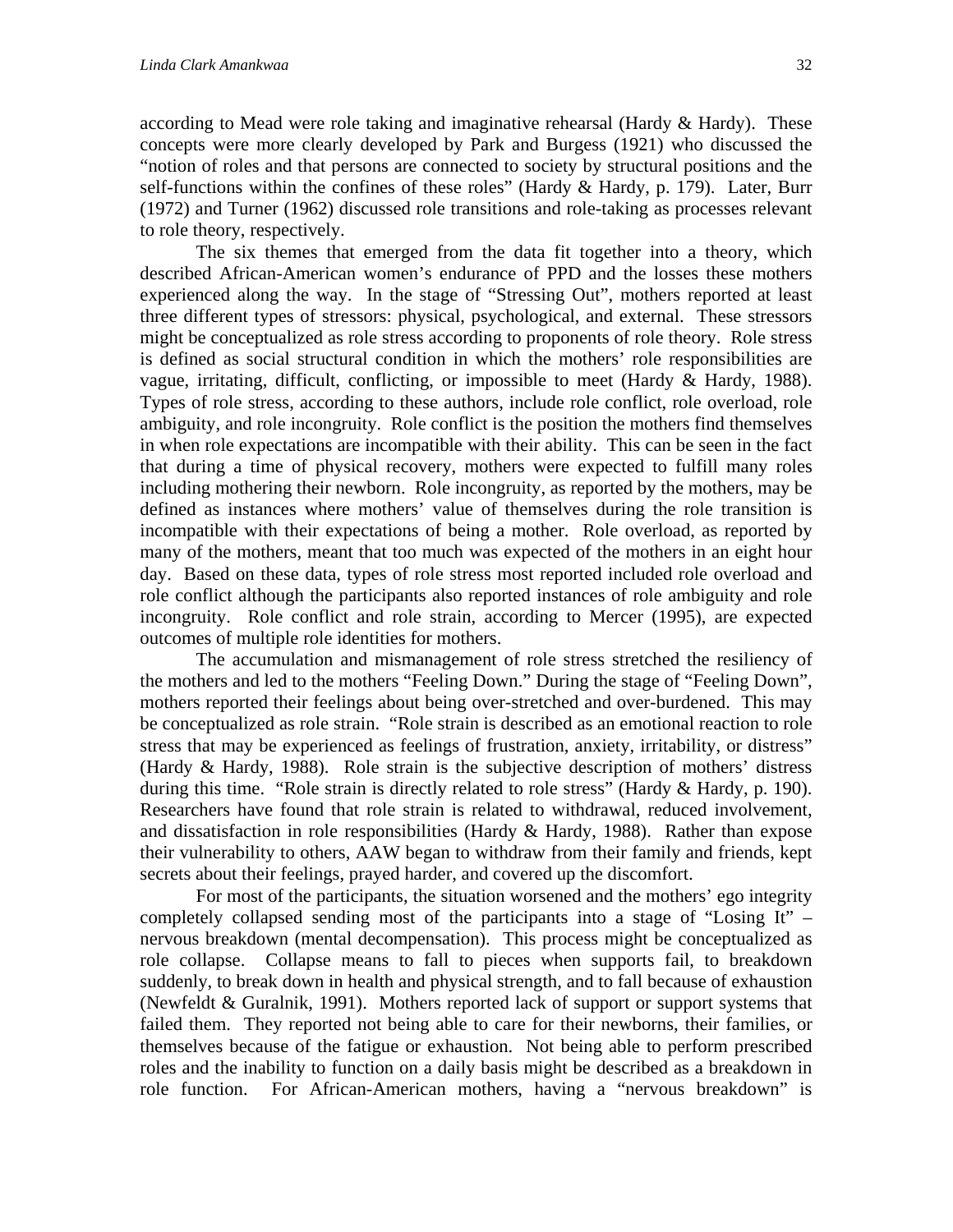symbolic of depression and has been used interchangeably among AAW to mean depression (hooks, 1993).

Role collapse, it appears, is a consequence of role stress and role strain. A theory of role collapse, as experienced by African-American mothers, can be situated squarely in symbolic interactionist theory. As depicted in Figure 2, mothers encountered different types of role stress during a time when they were most vulnerable physically and emotionally. Sustained role strain, it appears, may have lead to role disintegration. This may have lead to role collapse. Mothers who were not able to help themselves and experienced the moderate to severe forms of PPD may be described as experiencing role collapse. Those mothers who were able to help themselves might be described as being able to regroup and reorganize. This process of regrouping without assistance might be termed as role re-organization.

Symbolic interactionism and role theory positioned the findings of the study in the literature. Role stress and role strain are common variables depicting difficulties mothers' experience with their role as mother and often leads to depression (Hardy & Hardy, 1988). It was suggested that postpartum role stress and postpartum role strain might lead to postpartum role collapse. It was also suggested that the temporal label of "postpartum" be given to each of these stages when used as variables for further study so that future emphasis remains on the postpartum mother's experience.

*Figure 2.* A theory of postpartum role collapse as experienced by African-American mothers who have experienced postpartum depression.

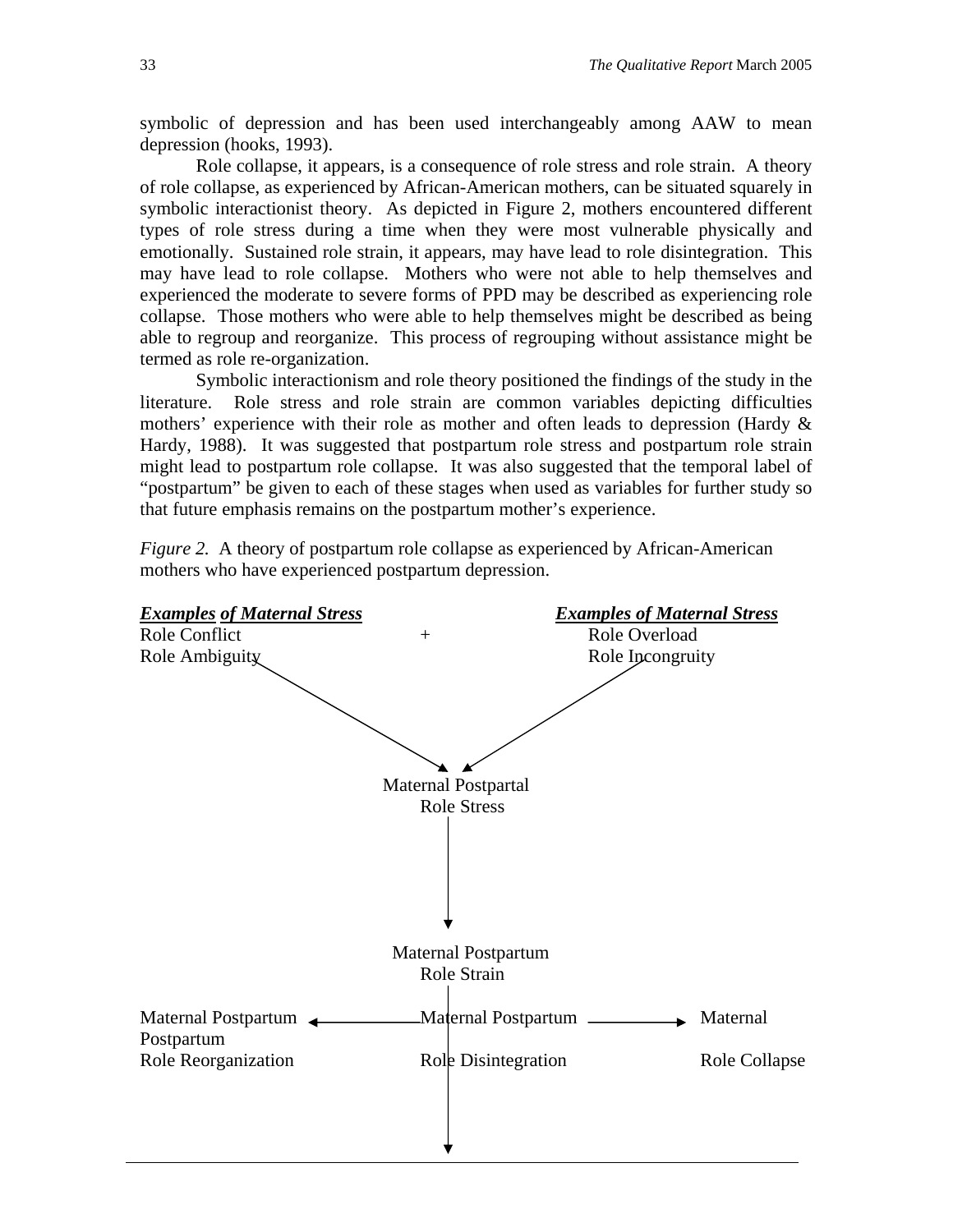Theory of postpartum role collapse was derived from the mothers' reports of breakdown in their ability to function during the postpartum period. Further development of this theory is needed to understand the social structures (or the lack thereof) which led to role collapse and the ramifications of role collapse on mothers as well as their families.

#### **Conclusion**

The theory of maternal role collapse was derived with some challenges. Theory generation required making connections with existing theories and moving the theory to the next logical step in an already existing theoretical formulation. It required thinking through the existing process and asking questions of the data, of the stories, and of the process. Such questions included: "What is this data telling me?", "How does this data fit into any other pattern that already exists?", "Are there other patterns that exist related to this data?", "How do we extend what is known from the current theories?", "What concepts extend the current concepts of role theory?", and "Which theory best fits what is going on in the data?" Specific processes that were used to move this large amount of data from abstract to pattern or theory included review and description of theoretical codes/notes with peer reviewers and faculty, questioning the data for patterns, and developing a framework around the patterns.

Alternately, there were challenges and blocks. Guidance by committee members suggested that real world experiences would assist the researcher to think of the theory as a natural ending to a very difficult problem. After releasing the thought of theory building to routine mundane work, and then going back to it with a fresh eye, the theory finally evolved. Other challenges in the development of this theory included: deciding on a software package that would be most assistive in theoretical creativity, creating documents (diaries/notes) that would be useful at the point of theoretical creativity, and deciphering field notes along with the process of theme development.

Limitations of the theory building process include not being acutely familiar with the particular literature related to maternal stress and strain. Generating theory using symbolic interctionism (SI) was key because it allowed the researcher the latitude of thought needed to create the theory from themes. However, SI's major theoretical prepositions were not useful in the actual creation of the theory. It was the heightened awareness of role theory from SI which led to the evaluation of the middle-ranged theory of role with all of its propositions that led to the theory of role collapse. The context of the postpartum mothers' stories lead to the eventual label of postpartum maternal role collapse.

Suggestions for theory builders would be to become keenly aware of the scope of SI, not just through reading the literature, but through association with other more experienced users of SI who are currently using the theory as a framework and direction for research. Limitations of the study also relate to selection of the sample. Participants were difficult to locate and some of the participants entered the study based on self-report of PPD.

If this research were to be conducted again, more emphasis might need to be placed on preparation for theory development such as making sure theoretical notes were categorized as they were created, thinking through the theory work process and planning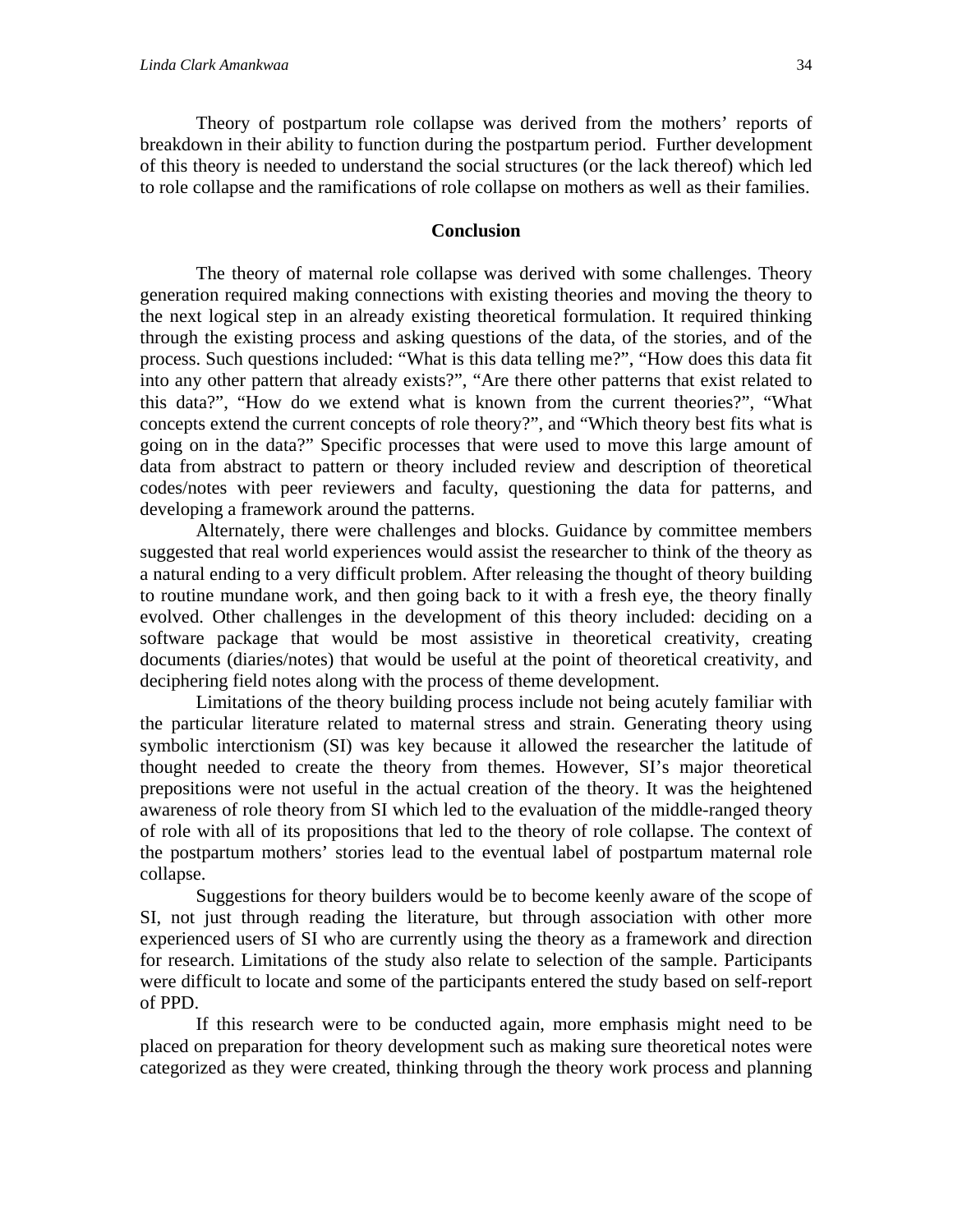at the beginning of the project, and seeking council on theory work development from experts in the field at an earlier stage of theory development/planning.

Findings that were surprising to the researcher from a theoretical stance included income of the participants, social support of the participants, and prevalence of the problem. The literature suggests that low-income African-American women are most atrisk of being compromised by postpartum depression. In this study, the participants were all middle income and had sufficient social support by most standards.

Implications for practice include changing the way health care professionals discuss the topic of depression, the importance of forming trusting relationships with mothers who have postpartum depression, and establishing preventive strategies against postpartum depression. For example, when assessing and communicating with African-American postpartum clients, a nurse or professional might ask, "Have you been feeling sad?" instead of, "Have you been feeling depressed?" because "depressed" may conjure up negative connotations in the mother's mind. Along these same lines, professionals might ask, "Have you felt like you were having a nervous breakdown?" or "Have you felt like you were losing it?" or "Have you thought about baptizing the baby?" as opposed to, "Do you feel depressed today?" A second strategy might include professionals asking African-American postpartum mothers to identify health care providers/nurses whom they trust and feel comfortable to call if they start to feel "sadness" upon returning home, after the birth of their baby. And finally, mothers suggested that informative leaflets/handouts with women of color would assist them in identifying with postpartum depression.

Future direction for research include studies: (a) related to the themes that the participants discussed, such as stressors, seeking help, and losing control, (b) investigating relapse, employment, depression, marital status, and health status on participants' lives in one year, five years and ten years, and (c) focus on coping strategies and experiences of family members of the participants. Research exploring the themes along with instrumentation may also be of use to those who care for African-American women with postpartum depression or who have the potential for postpartum depression.

#### **References**

- Amankwaa, L. (2003). Postpartum depression among African-American women. *Issues in Mental Health Nursing*, *24*(3), 297-316.
- Amankwaa, L. (2000). Enduring: A grounded theory investigation of postpartum depression among African-American women. *Digital Dissertation, 61*(03), 1317B. (Publication No. AAT9965337)
- Benoliel, J. (1996). Grounded theory and nursing knowledge. *Qualitative Health Research, 6*(3), 406-428.
- Blumer, H. (1969*). Symbolic interactionism: Perspective and method*. Los Angeles, CA: University of California Press.
- Burr, W. (1972). Role transitions: A reformulation of theory. *Journal of Marriage and the Family*, *34*, 406-407.
- Chaudron, L., Szilagyi, P., Kitzman, H., Wadkins, H., & Conwell, Y. (2004). Detection of postpartum depressive symptoms by screening at well-child visits. *Pediatrics*, *113*, 551-558.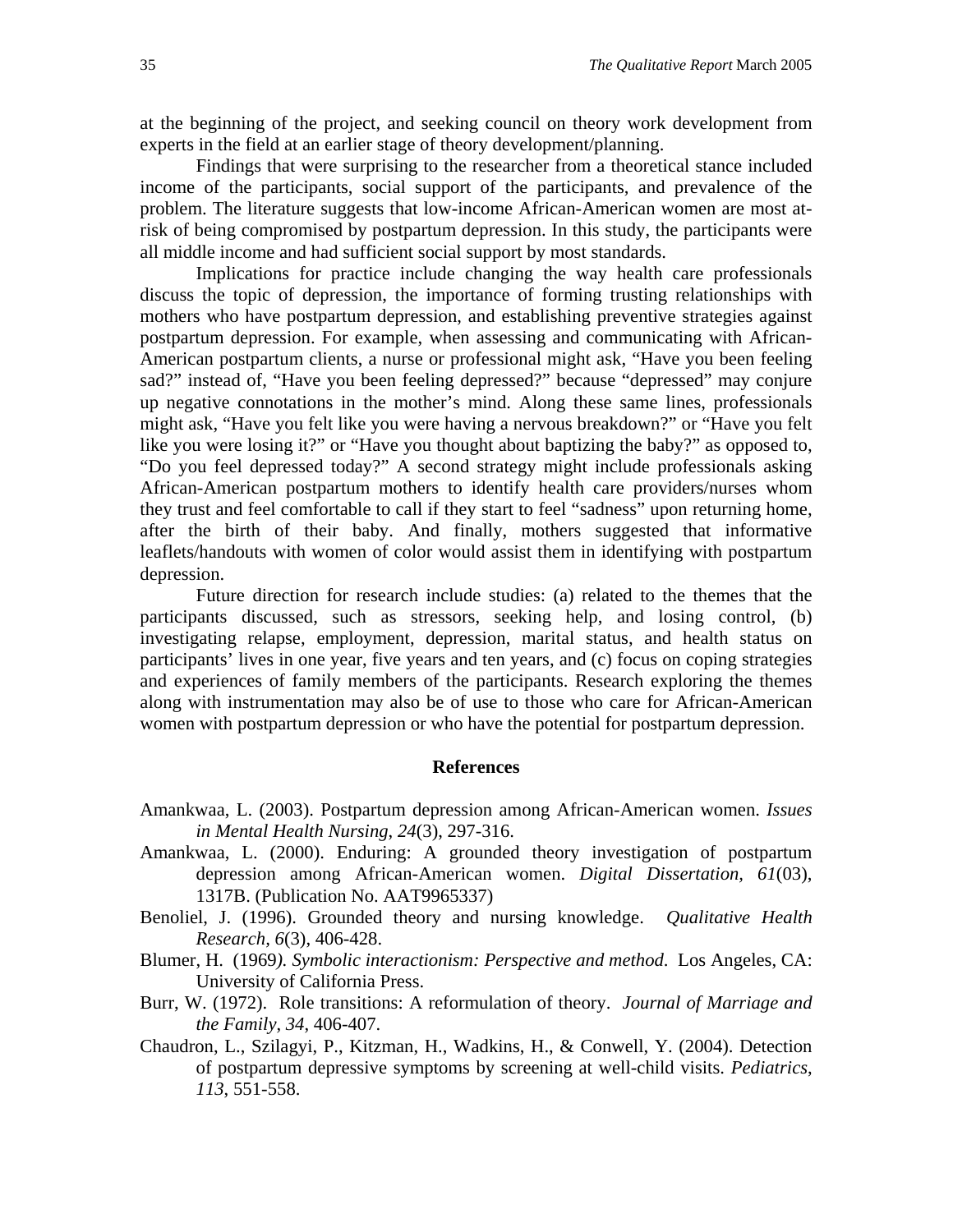- Conway, M. (1978). Theoretical approaches to the study of roles. In M. Hardy & M. Conway (Eds.), *Role theory: Perspectives for health professionals* (2nd ed., pp. 159-240). Norwalk, CT: Appleton & Lange.
- Coverman, S. (1989). Women's work is never done: The division of domestic labor. In J. Freeman (Ed.), *Women: A feminist perspective* (4th. ed., pp. 356-368). Palo Alto, CA: Mayfield Publishing Company.
- Crawford, D., Gochnauer, D., Hofmann, B., & Miller, K. (1994). Symbolic interactionism: Joan Riehl-Sisca. In A. Marriner-Tomey (Ed.), *Nursing theorists and their work* (pp. 365-375). St. Louis, MO: Mosby.
- Edwards, L., & Saunders, R. (1990). Symbolic interactionism: A framework for the care of parents of pre-term infants*. Journal of Pediatric Nursing, 5,* 123-128.
- Fife, B. (1994). The conceptualization of meaning in illness. *Social Science and Medicine, 38*(2), 309-316.
- Glaser, B. (1978). Advances *in the methodology of grounded theory: Theoretical sensitivity*. San Francisco: Sociology Press.
- Glaser, B., & Strauss, A. (1967). Discovery *of grounded theory: Strategies for qualitative research*. New York: Aldine Publishing Company.
- Goode*,* W. (1960). A theory of role strain. *American Sociological Review*, *25*, 483-496.
- Hardy, M., & Hardy, W. (1988). Role stress and role strain. In M. Hardy & M. Conway (Eds.), *Role theory: Perspectives for health professionals* (2nd ed., pp. 159-240). Norwalk, CT: Appleton & Lange.
- hooks, b. (1993). Sisters *of the yam: Black women and self-recovery*. Boston: South End.
- Hurley, B. (1978). Socialization of roles. In M. Hardy & M. Conway (Eds.), *Role theory: Perspectives for health professionals* (2nd ed., pp. 159-240). Norwalk, CT: Appleton & Lange.
- Hutchinson, S. (1993). Grounded theory: The method. In L. Munhall & C. Boyd (Eds.), Nursing *research: A qualitative perspective* (2nd ed., pp. 180-212). New York: National League for Nursing.
- Hutter, M. (1985). Symbolic interaction and the study of the family. In H. Farberman & R. Perinbanayagam (Eds.), *Foundation of interpretive sociology: Original essays in symbolic interaction* (pp. 117-152). Greenwich, CT: JAI Press
- Kearney, M., Murphy, S., & Rosenbaum, M. (1994). Mothering on crack cocaine: A grounded theory analysis. *Social Science and Medicine, 38*(2), 351-361.
- Konrad, A. (2003). Family demands and job attribute preferences: A 4-year longitudinal study of women and men. *Sex Roles: A Journal of Research, 49* (1-2), 35-46.
- Lincoln, Y., & Guba, E. (1985). *Naturalistic inquiry*. Newbury Park, CA: Sage Publications.
- Lincoln, Y., & Guba, E. (1989). Fourth *generation evaluation*. Newbury Park, CA: Sage Publications.
- Longmore, M. (1998). Symbolic interactionism and the study of sexuality. *Journal of Sex Research*, *35*, 44-57
- Mead, G. (1934). *Social psychology*. Chicago: University of Chicago Press.
- Meleis, A. (1975). Role insufficiency and role supplementation: A conceptual framework. *Nursing Research, 24*(4), 264-271.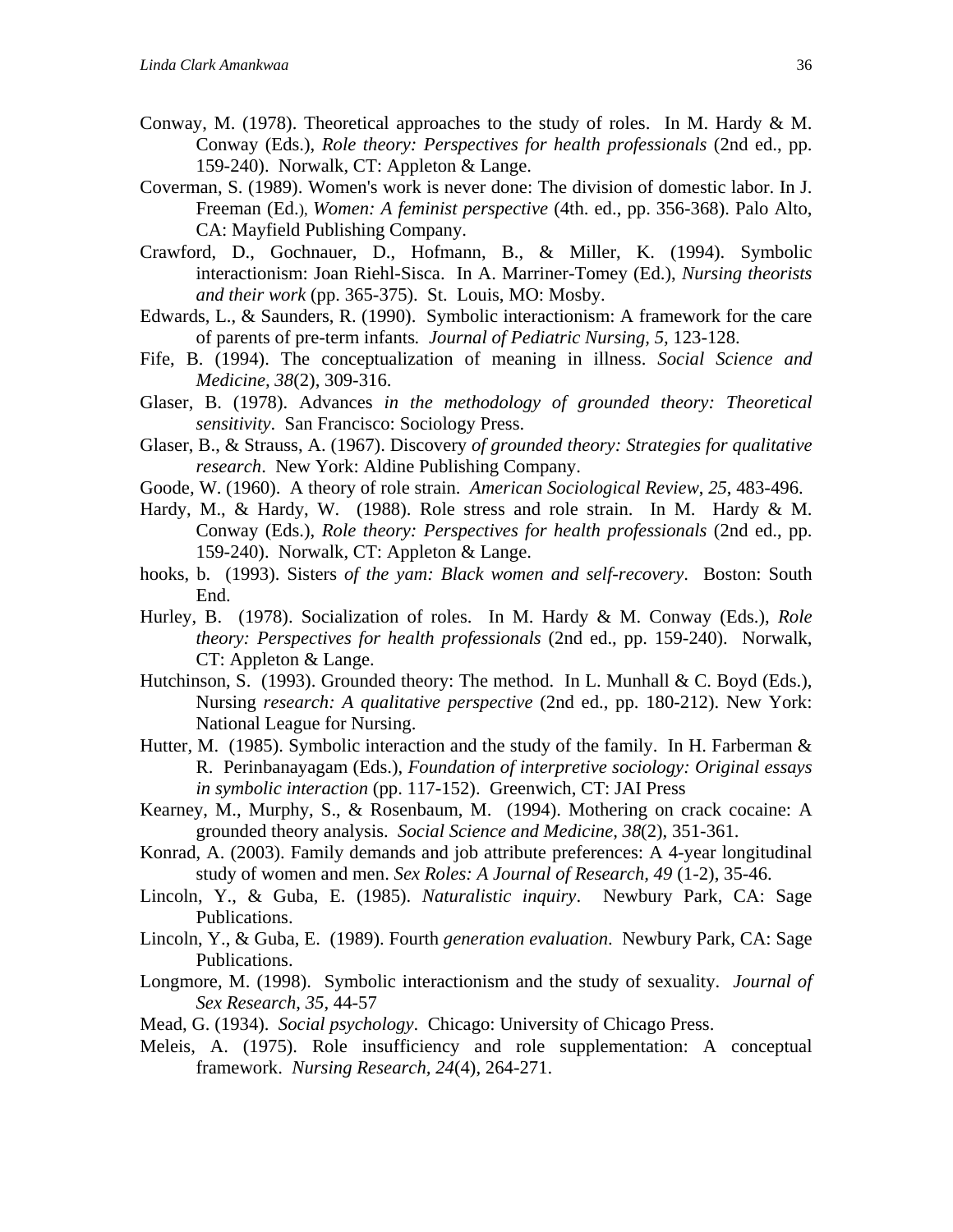- Mercer, R. (1981). A theoretical framework for studying factors that impact on the maternal role. *Nursing Research, 30*, 73-77.
- Mercer, R. (1995*). Becoming a mother*. New York: Springer Publishing Company.
- Maykut, P., & Morehouse, R. (1994). *Beginning qualitative research: A philosophic and practical guide*. Washington, DC: The Falmer Press.
- Newfeldt, V., & Guralnik, D. (Eds.). (1991). *Webster's new world dictionary*. New York: Prentice Hall.
- Park, R., & Burgess, E. (1921). *Introduction to the science of sociology*. Chicago: University of Chicago Press.
- Robertson, M. H. B., & Boyle, J. S. (1984). Ethnography: Contributions to nursing research. *Journal of Advanced Nursing, 9*, 43-49.
- Rubin, R. (1967). Attainment of the maternal role. *Nursing Research, 16*, 237-245.
- Sandelowski, M. (1998). Writing a good read: Strategies for re-presenting qualitative data. *Research in Nursing and Health, 21*, 375-382.
- Sarbin, T. & Allen, V. (1964). Role enactment, audience feedback, and attitude change. *Sociometry*, *27*,182-193.
- Stern, P. (1980). Grounded theory methodology: Its uses and processes. *Image*, *1*(12), 20-23.
- Stern, P., Allen, L., & Moxley, P. (1982). The nurse as grounded theorist: History, process, and uses. *Review Journal of Philosophy and Social Sciences*, *17*, 200- 215.
- Strauss, A., & Corbin, J. (1990). *Basics of qualitative research: Grounded theory procedures and techniques*. Newbury Park, CA: Sage Publications
- Stryker, S. (1967). Symbolic interaction as an approach to family research. In J. G. Manis & B. N. Meltzer (Eds.), Symbolic *interactionism: A reader in social psychology* (pp. 371-383). Boston: Allyn and Bacon.
- Turner, R. H. (1962). Role-taking: Process versus conformity. In A. Rose. (Ed.), *Human behavior and social process*: *An interactionist approach* (pp. 20-40). Boston: Houghton Mifflin.

#### **Author Note**

Linda Amankwaa is a native of Tallahassee, Florida. She is a graduate of Santa Fe Community College in Gainesville, Florida, University of Florida in Gainesville, Florida, Florida State University in Tallahassee, Florida, and Georgia State University in Atlanta, Georgia; where she received her PhD in Nursing with a concentration in Family Health Nursing and role in Nursing Research. Dr. Amankwaa has almost 30 years of experience in maternal-child nursing; obstetrics, clinical nursing, office nursing, private practice as a nurse practitioner, and academia. Dr. Amankwaa has published and has presented at several conferences. She currently resides in Leesburg, Georgia and teaches full-time as an Associate Professor of Nursing at Albany State University in Albany Georgia.

Correspondence concerning this article should be addressed to Linda Clark Amankwaa, Ph.D., R.N, 119 Susina Dr., Leesburg, GA 31763; E-mail Address: Linda.amankwaa@asurams.edu; Alternate e-mail address: susina9@aol.com